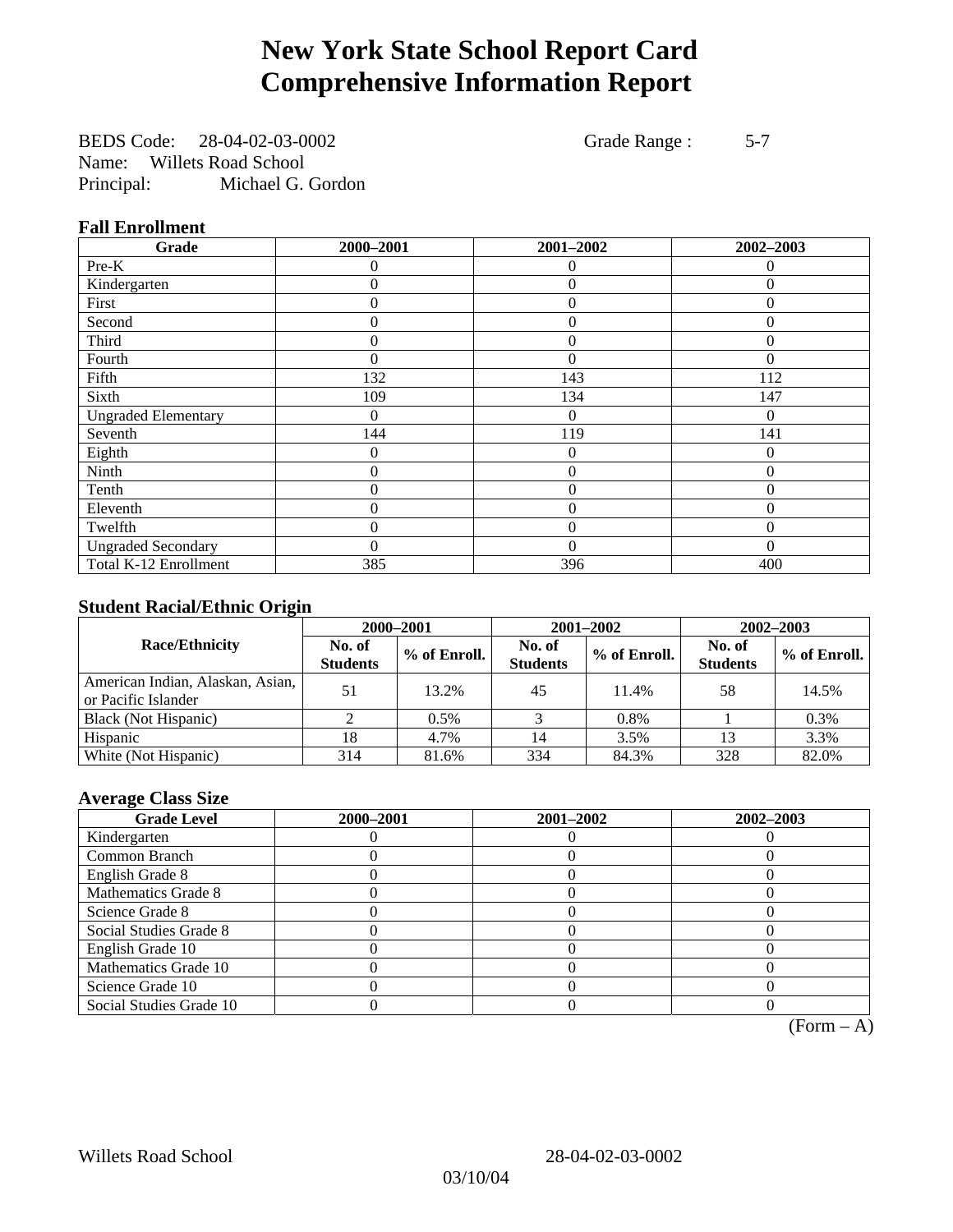### **District Need to Resource Capacity Category**

| <b>N/RC Category</b> | <b>Description</b>                                                                             |
|----------------------|------------------------------------------------------------------------------------------------|
|                      | This is a school district with low student needs in relation to district<br>resource capacity. |

### **Similar School Group and Description**

| <b>Similar School Group</b> | <b>Description</b>                                                                                                                              |
|-----------------------------|-------------------------------------------------------------------------------------------------------------------------------------------------|
| 34                          | All schools in this group are middle level schools in school districts<br>with low student needs in relation to district resource capacity. The |
|                             | schools in this group are in the lower range of student needs for<br>middle level schools in these districts.                                   |

All schools within the same N/RC category are divided into three similar school groups defined by the percentage of students in the school who are eligible for the free-lunch program and/or who are limited English proficient (also known as English language learners).

#### **Student Demographics Used To Determine Similar Schools Group**

| . .                               | 2000-2001 |         | $2001 - 2002$ |         | $2002 - 2003$ |         |
|-----------------------------------|-----------|---------|---------------|---------|---------------|---------|
|                                   | <br>Count | Percent | Count         | Percent | Count         | Percent |
| <b>Limited English Proficient</b> | 10        | 2.6%    |               | 2.8%    |               | $0.0\%$ |
| <b>Eligible for Free Lunch</b>    |           | 0.5%    |               | $.5\%$  |               | $0.7\%$ |

#### **Attendance and Suspension**

|                               | 1999–2000<br>$%$ of<br>No. of |         | 2000-2001        |         | $2001 - 2002$   |         |
|-------------------------------|-------------------------------|---------|------------------|---------|-----------------|---------|
|                               |                               |         | $%$ of<br>No. of |         | No. of          | $%$ of  |
|                               | <b>Students</b>               | Enroll. | <b>Students</b>  | Enroll. | <b>Students</b> | Enroll. |
| <b>Annual Attendance Rate</b> |                               | 98.0%   |                  | 98.0%   |                 | 98.0%   |
| <b>Student Suspensions</b>    |                               | 0.0%    |                  | $0.0\%$ |                 | 0.0%    |

### **Student Socioeconomic and Stability Indicators (Percent of Enrollment)**

|                          | 2000-2001 | 2001–2002 | 2002-2003 |
|--------------------------|-----------|-----------|-----------|
| <b>Reduced Lunch</b>     | 0.3%      | 0.3%      | $0.0\%$   |
| <b>Public Assistance</b> | $-10%$    | 1-10%     | $-10%$    |
| <b>Student Stability</b> | 95%       | 94%       | 94%       |

#### **Staff Counts**

| Staff                                 | 2002-2003 |
|---------------------------------------|-----------|
| <b>Total Teachers</b>                 | 34        |
| <b>Total Other Professional Staff</b> | 19        |
| <b>Total Paraprofessionals</b>        | NΑ        |
| Teaching Out of Certification*        |           |
| Teachers with Temporary Licenses      |           |

\*Teaching out of certification more than on an incidental basis. Teachers with temporary licenses are also counted as teaching out of certification.

 $(Form - B)$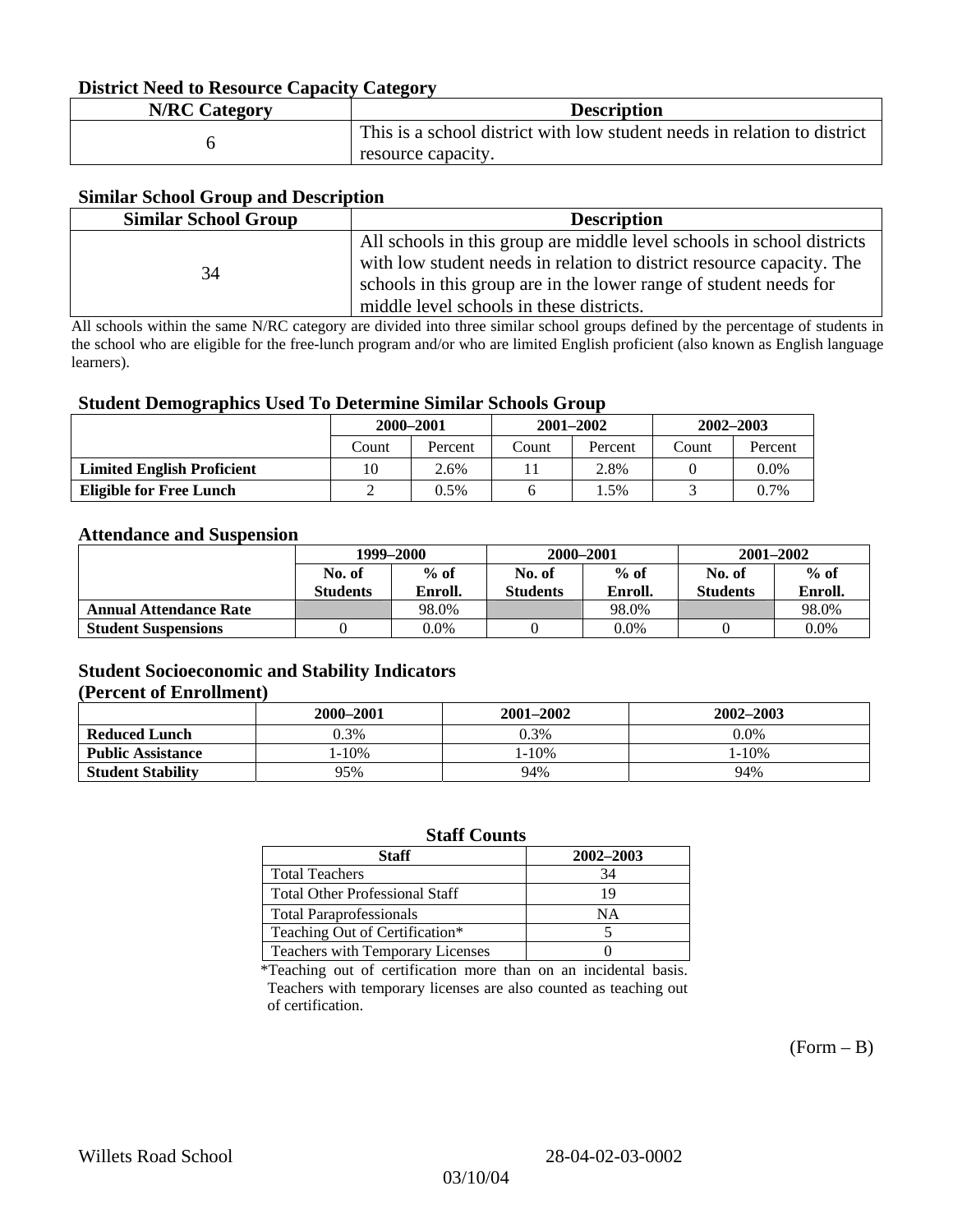# **Career Development and Occupational Studies (CDOS)**

### **Percentage of Students Documenting Self- and Career-Awareness Information and Career Exploration Activities, K–3**

| <b>Grades</b> | $2000 - 01$ | $2001 - 02$ | $2002 - 03$ |
|---------------|-------------|-------------|-------------|
| K-1           |             | 0%          | $0\%$       |
| 72            |             | $0\%$       | $0\%$       |

### **Students Developing a Career Plan, 4–12**

| <b>Grades</b> |                                      | $2000 - 01$ | $2001 - 02$ | $2002 - 03$ |
|---------------|--------------------------------------|-------------|-------------|-------------|
|               | Number of General-Education Students |             | $\Omega$    | 0           |
| $4 - 5$       | Number of Students with Disabilities |             | $\Omega$    | 0           |
|               | Number of All Students               |             | 0           | $\Omega$    |
|               | Percent of Enrollment                |             | $0\%$       | $0\%$       |
|               | Number of General-Education Students |             | $\Omega$    | 0           |
| $6 - 8$       | Number of Students with Disabilities |             | $\Omega$    | $\Omega$    |
|               | Number of All Students               |             | $\Omega$    | $\Omega$    |
|               | Percent of Enrollment                |             | $0\%$       | $0\%$       |
|               | Number of General-Education Students |             | $\Omega$    | 0           |
| $9 - 12$      | Number of Students with Disabilities |             | $\Omega$    | $\Omega$    |
|               | Number of All Students               |             | 0           | 0           |
|               | Percent of Enrollment                |             | 0%          | $0\%$       |

# **Second Language Proficiency Examinations**

### **General-Education Students**

| <b>Test</b> | 2000-2001         |           |            | 2001-2002 | $2002 - 2003$ |           |
|-------------|-------------------|-----------|------------|-----------|---------------|-----------|
|             | <b>No. Tested</b> | % Passing | No. Tested | % Passing | No. Tested    | % Passing |
| French      |                   | 0%        |            | 0%        |               | 0%        |
| German      |                   | 0%        |            | $0\%$     |               | 0%        |
| Italian     |                   | 0%        |            | 0%        |               | 0%        |
| Latin       |                   | 0%        |            | 0%        |               | 0%        |
| Spanish     |                   | 0%        |            | 0%        |               | 0%        |

### **Students with Disabilities**

| <b>Test</b> | 2000-2001         |           |            | 2001-2002 | 2002-2003  |           |  |
|-------------|-------------------|-----------|------------|-----------|------------|-----------|--|
|             | <b>No. Tested</b> | % Passing | No. Tested | % Passing | No. Tested | % Passing |  |
| French      |                   | 0%        |            | 0%        |            | 0%        |  |
| German      |                   | 0%        |            | 0%        |            | 0%        |  |
| Italian     |                   | 0%        |            | $0\%$     |            | 0%        |  |
| Latin       |                   | 0%        |            | 0%        |            | 0%        |  |
| Spanish     |                   | 0%        |            | 0%        |            | 0%        |  |

 <sup>(</sup>Form-D)